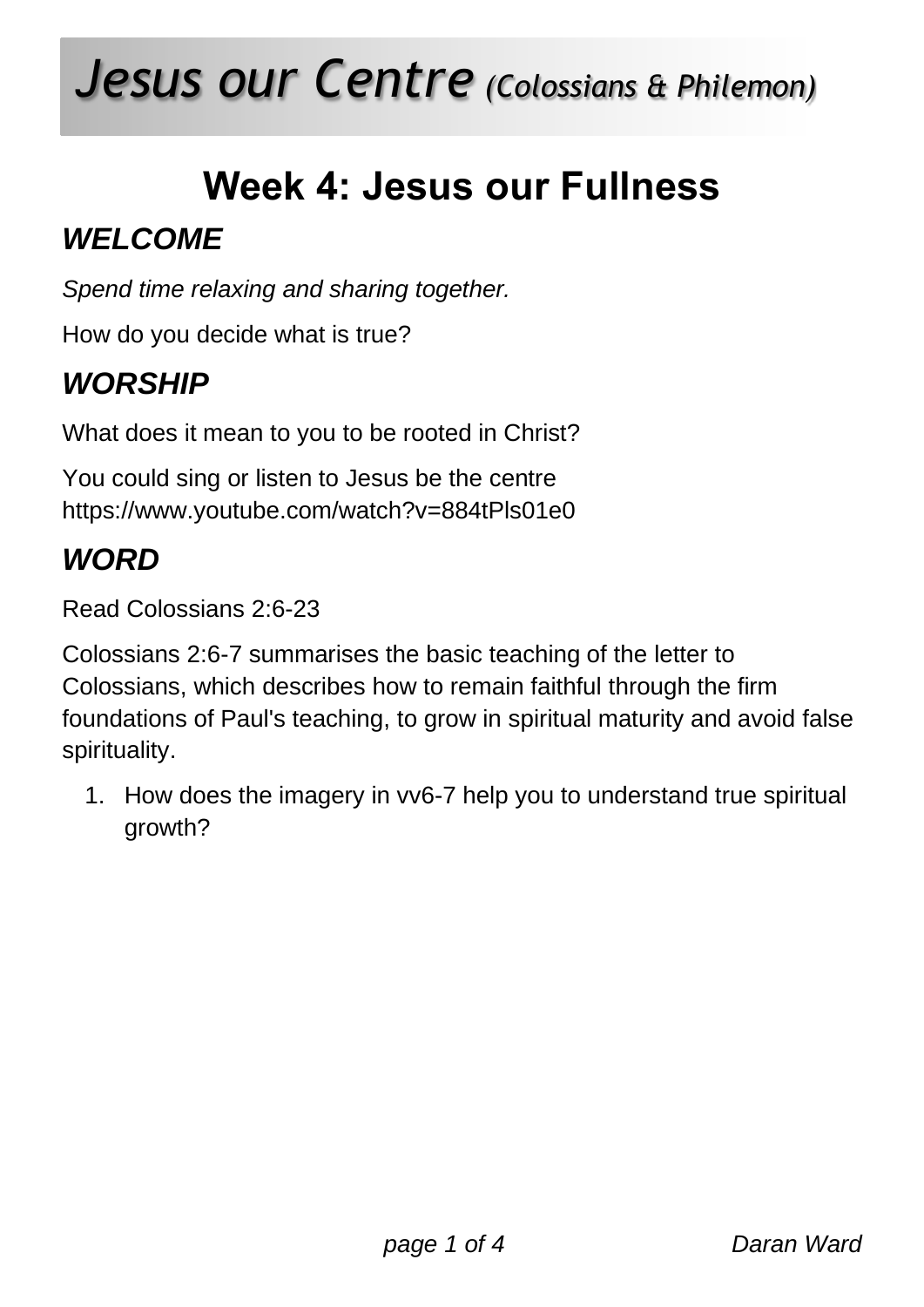### *Growth Group Notes Spring 2022*



- 2. Paul gives three warnings things to watch out for that will alert us to false teachers. What is he referring to in each case?
	- Don't let anyone kidnap you! (v8).
	- Don't let anyone condemn you! (v16).
	- Don't let anyone disqualify you! (v18).

3. Have you ever experienced being taken captive by a belief system only to find it deceptive and hollow?

In vv20-23 Paul is speaking against asceticism - a severe self-discipline and avoidance of all forms of indulgence.

4. Why do some humanly conceived restrictions seem wise and yet are unable to make us spiritually mature or more complete? (vv20-23)

5. What does it mean to say that Jesus is our Fullness? (vv9-10)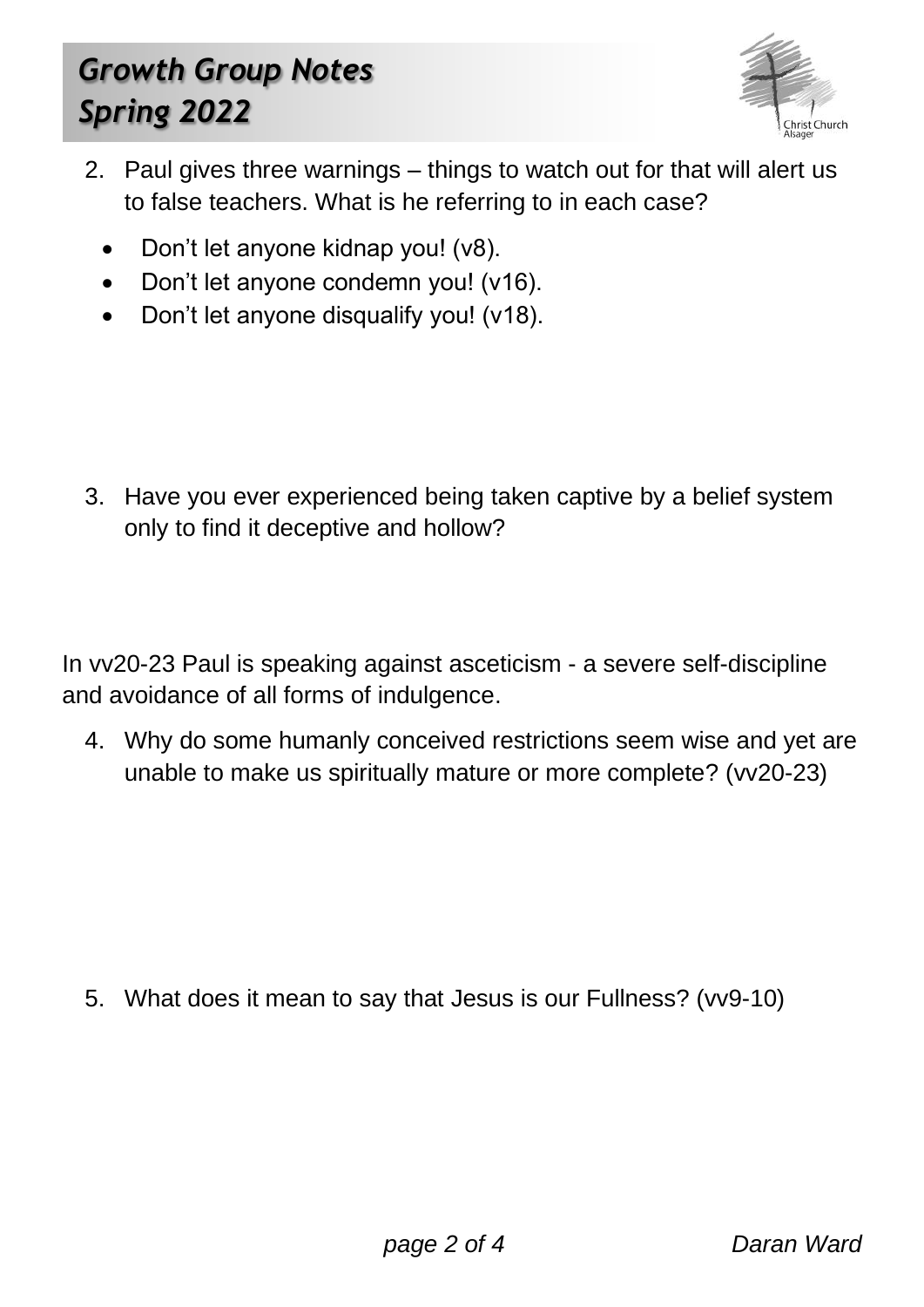## *Jesus our Centre (Colossians & Philemon)*

### *WHAT NEXT?*

#### **Summary**

*Those who have received Christ are:*

*Rooted in Christ*. We were once tender transplants, but now we have taken firm root, figuratively, we have been "put on a firm foundation."

*Built up in Christ*. Paul uses a word from the construction trades to describe their growth: "to engage in a building process of personal and corporate development."

*Strengthened in faith*. The Greek word translated as 'strengthened' means "to make a person firm in commitment", "to make them firm upon their foundation."

*Overflowing with thankfulness*. The imagery here is having abundance, being rich. Here the idea is to "be outstanding, be prominent, excel" in thankfulness.

False teachers offer fulfilment and fullness by trying to add something to what Christ gives us. But there is nothing and no one closer to God, no experience fuller, than knowing Christ and walking with him.

Paul says that "in Christ all the fullness of the Deity lives in bodily form." The Greek word translated as lives (or dwells) refers to long-time residence. In the New Testament the word is used in a literal, geographical sense. But the word is also used in a special sense to refer to God's Spirit inhabiting within people (see Ephesians 3:17, 2:22). The word is used twice in Colossians of Christ himself (see Col 1:19; 2:9)

God dwells in his Son. He does not dwell in us to the same degree as he dwells in his Son. We are merely creatures, fallen from God's perfect creation, who are being gradually restored by the Spirit to our full glory (2 Cor 3:18; 4:16-17). But Christ is not a created being, he is the Creator himself (Col 1:16). Jesus is one with the Father (John 1:30), glorified with